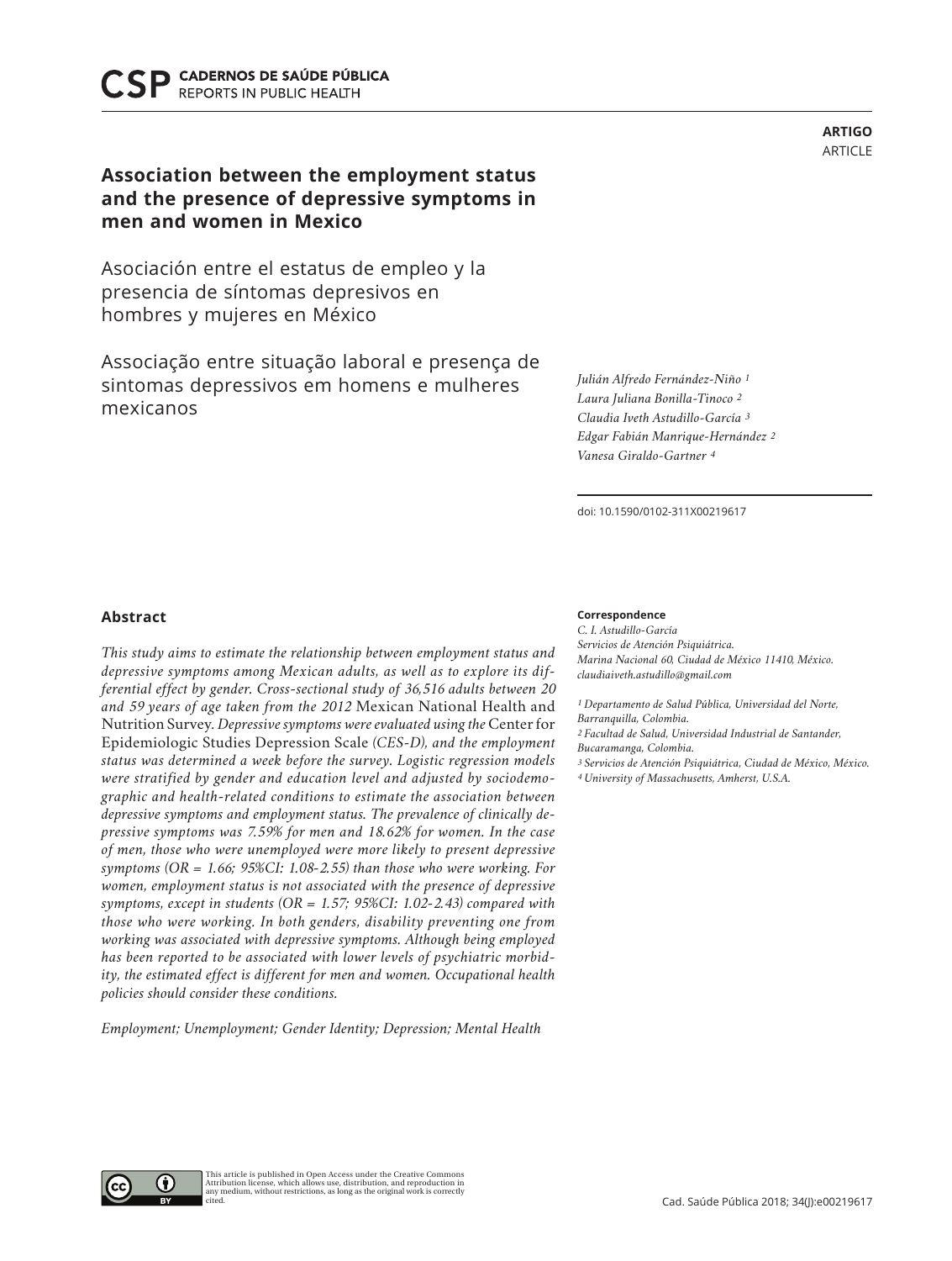# **Introduction**

Depression is one of the primary causes of loss of years due to disability worldwide 1. The age group 15 to 49 years is the most affected, for which depression represents 10.49% of the burden of the illness (Institute for Health Metrics and Evaluation. GBD compare, 2015. http://vizhub.healthdata.org/gbdcompare, accessed on 29/Jun/2016). While this burden is primarily associated with clinical depression, depressive symptoms are more prevalent. These illnesses have an important effect on adults because they influence their quality of life, result in disability, affect work performance, affect personal, family and social relationships 2,3, and increase the risk of developing psychiatric disorders 3.

The primary factors identified as the cause of these disorders in adults are genetic 4 and neurobiological factors 5; significant life events, particularly those associated with pathological grief 6; psychological factors 7; health conditions, particularly those that cause pain 8; some specific diseases as hypertension and diabetes 9; and social determinants 10. Regarding social determinants, the risk factors for adults recently identified include the density of social networks 11, socioeconomic, education 12, and employment status 13,14,15. In general, the impact of these social determinants will depend on the interactions between the coping abilities of each person and the social and material resources available in their environment to handle socioeconomic stress 16.

Employment would seem to have a potentially protective effect on depression in young and middle-aged adults, mainly because of the economic and social benefits of paid work 13. Nevertheless, for those with unstable employment or poor working conditions, employment can be a risk factor for depression 15, for example, in the case of perceived lack of freedom to make decisions, intimidation or work stress 14. Most studies suggest a loss of income could mostly explain the relationship between employment and depression; however, additional factors have recently been identified such as feeling useful and empowered, intellectual activity, and social networks 17,18.

The relationship between employment and depression may be different for men and women since gendered forms of social and economic recognition determine work conditions 19,20. In 2006, 63% of the Mexican workforce was male and 37% was female; moreover, women tended to work in lower status occupations and with less favorable work conditions compared with men 20. In Mexico, the effect of employment on depression in adults and mental health of men and women have not been widely explored. Studies have been reported only in specific populations with small samples, for example, Acosta-Rodríguez et al. <sup>21</sup> compare unemployed people ( $n = 250$ ) versus university students ( $n =$ 346), reporting higher scores of depression in the unemployed. Another study in medium-low socioeconomic level communities ( $n = 1,156$ ) states that occupation and economic limitations were the main factors associated with depression 22. It has also been reported that the principal psychosocial factors associated with depression in the Mexican population are, for women, being the head of the family, dedicating exclusively to housework or being caregivers, and, for men, being unemployed 23. However, there have been no explorations of these associations between occupation and depressive symptoms in a sample with national representativeness.

Research on the role of the association between employment and depressive symptoms in Mexico is especially relevant considering the recent economic crisis. The country is facing new challenges in the labor market such as rise in labor inequalities and informal employment, weak recovery of salaries, and persistent need for greater participation of female labor force 24,25. The gender labor dynamics also requires the integration of a gender perspective into the study of mental health and employment. Furthermore, since young adults are an economically productive population, identifying the magnitude and determinants of the occurrence of depressive symptoms in adults is important to the development of public health, and economic and social policies.

Therefore, the objectives of this analysis are: (1) to estimate the association between the employment status and the presence of depressive symptoms in Mexican adults; (2) to evaluate the differences in this association between men and women and across different educational levels; and (3) to evaluate the association with some benefits of employment, also considering differences by gender.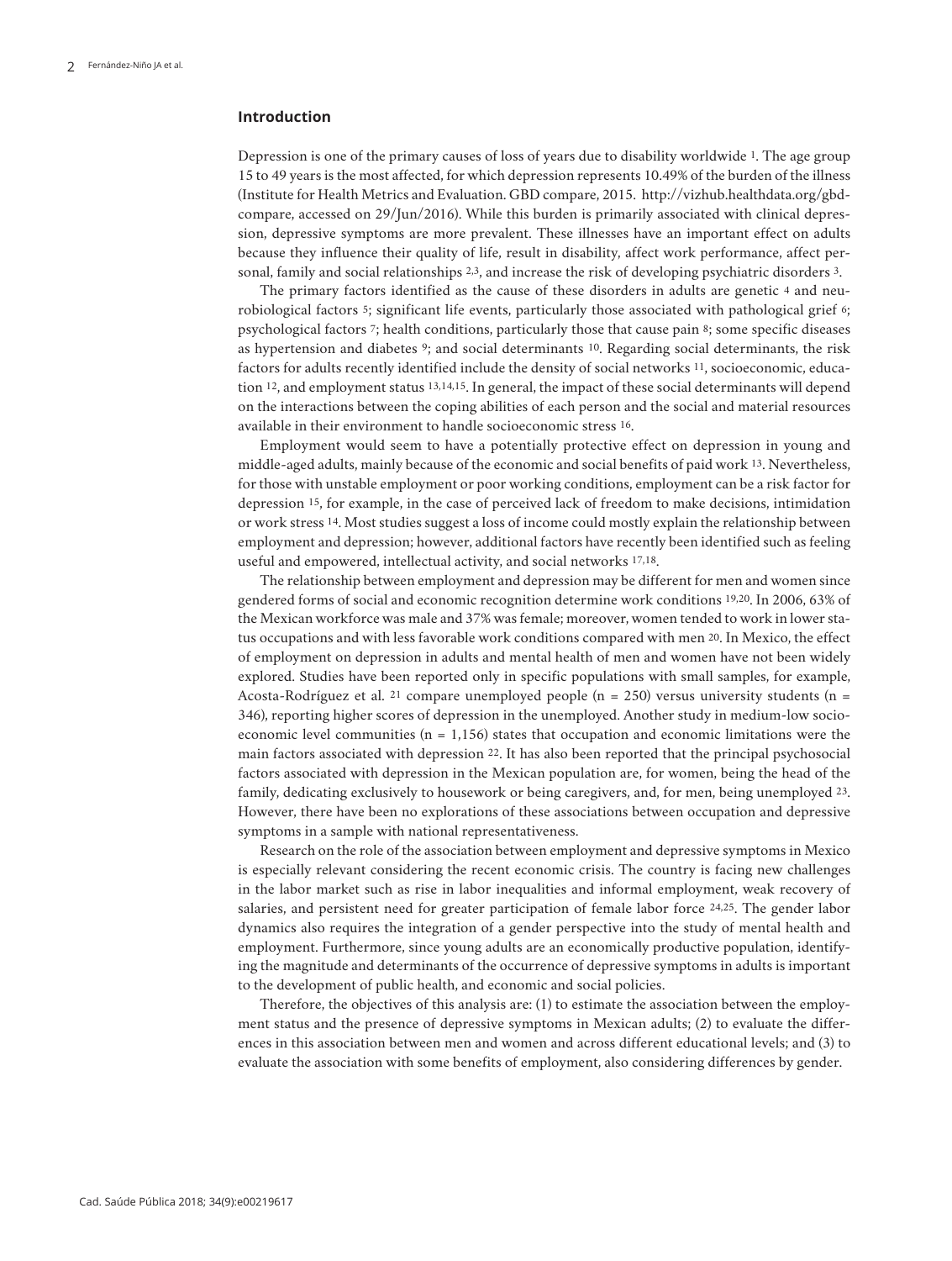# **Methods**

# **Sample**

The 2012 *Mexican National Health and Nutrition Survey* (ENSANUT-2012) is representative of the population at the national and state levels as well as in the urban and rural regions. The study sample was obtained using a multistage sampling design and included complete information of 50,528 households (which corresponds to a response rate of 87% at the household level) and 96,031 individuals, of whom 37,420 were between 20 and 59 years old. People from this age group and who had complete data in all the variables constituted the sample of this study, which yielded an analytical sample of 36,516 individuals. The methodology and design of the ENSANUT-2012 have been described in previous publication 26.

#### **Data collection instruments**

For this study, data were extracted from the information collected by the household and individual questionnaires administered to the adults over 20 years of age. Previously trained personnel conducted both questionnaires through face-to-face interviews.

# **Variables**

Clinically significant depressive symptoms were evaluated using the short seven-item *Center for Epidemiologic Studies Depression Scale* (CES-D) 27. Each item was represented by a Likert scale with four categories and a score from 0 to 3 (from never to always), for a total score ranging from 0 to 21. A dichotomous variable of the presence of depressive symptoms was then constructed based on the total score and on a previously defined cutoff point for Mexican adults (score  $\geq$  9), in which sensitivity according to the 10th revision of the International Classification of Diseases (ICD-10) was 90.2, specificity was 86% and ROC was 88%. Using the 4th edition of the *Diagnostic and Statistical Manual of Mental Disorders* (DSM-IV), the values were 80.4, 89.6, and 85%, respectively 28.

Employment status: ascertained based on the question asking whether the participant had worked "at least one hour last week". By work, it was meant: wage labor, farm labor, self-employment, or own business. The answer options were "yes" or "no" and, in case of a negative answer, the participant could specify the reason for not working at that moment. This reason could be: unemployment, being retired, being a student, being a homemaker or having a disability that prevented them from working. Based on the answers given by the participants, six classification groups were made: (1) currently working, (2) unemployed, (3) retired, (4) student, (5) homemaker, and (6) disability preventing one from working.

Employment benefits: those who worked were also asked whether they had access to the following employment benefits – (1) health care, (2) bonuses, (3) vacations, (4) profit sharing, and (5) retirement savings.

Employment income: this variable was constructed using two questions: the periodicity of their payment (diary, weekly, biweekly, monthly, annually or does not have income); and the amount of money they were paid (Mexican pesos). The monthly income was calculated for people who were classified as currently working and who received money for their work. Finally, income quintiles were constructed and used for the analysis; the first quintile corresponded to the lowest income quintile.

Socioeconomic status (index of goods): an index was used to estimate the socioeconomic status of the households, which other studies previously validated, including the ENSANUT 29. This variable was constructed based on 20 items related to the ownership of goods (refrigerator, television, telephone, cable television, etc.). To this end, a factor analysis was performed using a tetrachoric matrix. The analysis produced a continuous variable whose highest values were associated with the highest accumulated wealth values (socioeconomic status). The quintiles of this variable were used for this study.

Other covariates: gender, age, educational level, residence area (urban, rural or metropolitan), marital status, indigenous background (defined by self-report of speaking an indigenous language), health insurance status, receiving money from governmental programs, self-reported diabetes, and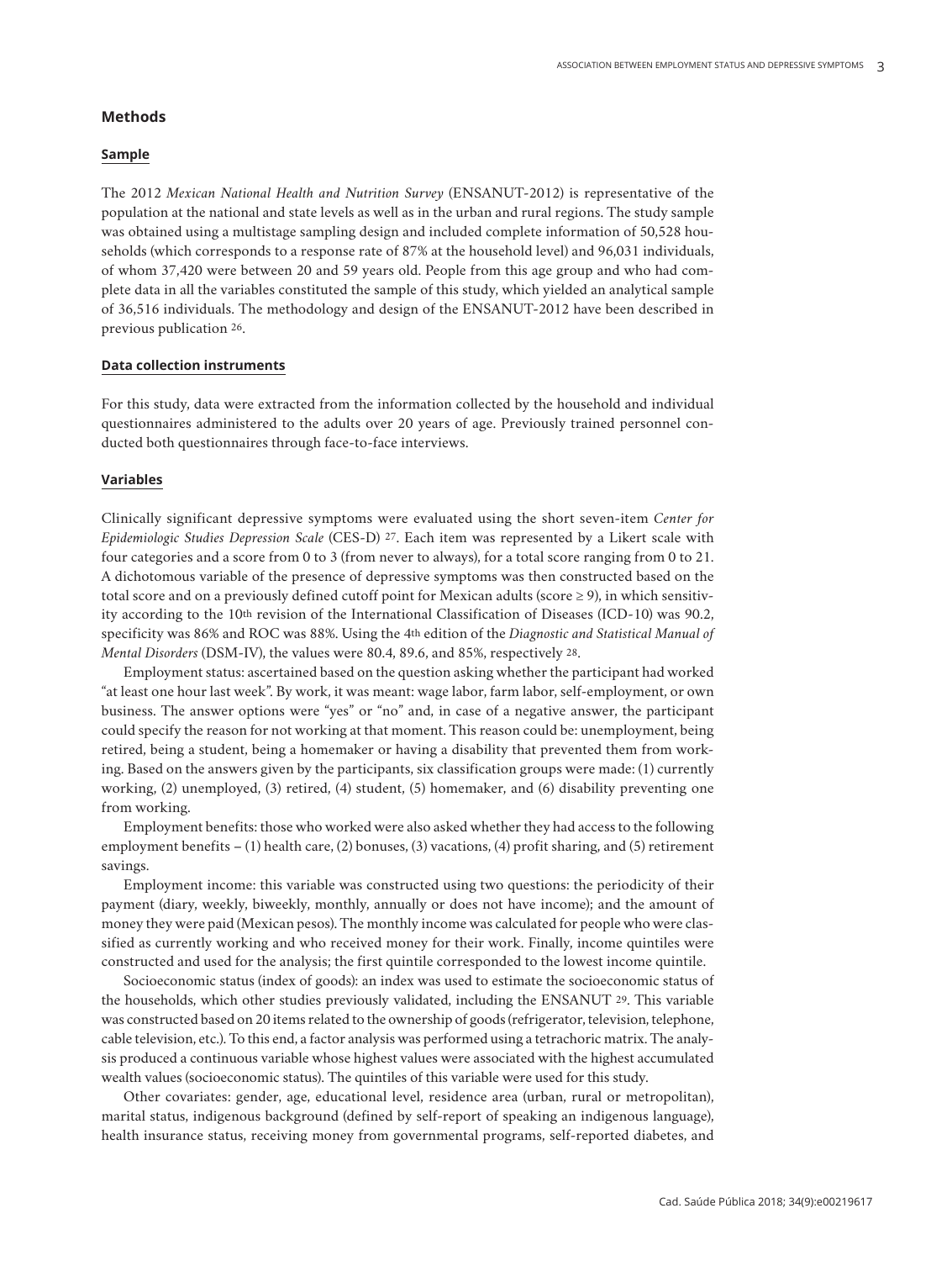self-reported high blood pressure (the most relevant diseases in this age group in Mexico). All the covariates were categorical; the categories of each one can be reviewed in Table 1.

#### **Statistical analysis**

For the descriptive analysis, categorical variables were summarized using proportions and for the bivariate analysis, chi-square test was used to evaluate associations between each categorical covariate and the response variable (presence of depressive symptoms).

Logistic regression models for the presence of clinically significant depressive symptoms were run using employment status as the primary explanatory variable and adjusted for sociodemographic and health-related covariates. All the predictors were categorized for the model specification and all the analyses were stratified by gender. To evaluate the association of current employment status with the presence of depressive symptoms, odds ratios (ORs) were estimated using the described multiple logistic regressions adjusted for all the listed covariates, but also compared with crude ORs obtained with simple logistic regressions.

For a more detailed exploration of the heterogeneity of the association between employment status and depressive symptoms, a stratified analysis by gender and educational level was conducted, in which the adjusted estimates are presented for each combination of these two variables.

Finally, the association between depressive symptoms, employment benefits, and employment income was estimated only for current workers with logistic regression models also adjusted for the same covariates as in the previous models. All the assumptions in each of the adjusted models were evaluated and their goodness of fit was determined using the Hosmer-Lemeshow test. Associations with a p-value under 0.05 were considered statistically significant, and for the stratified analysis, a 0.10 significance level was used given the scarce sample in some strata. All the analyses considered the sampling methods and the multi-stage survey design, and were carried out with Stata 14 (StataCorp LP, College Station, USA).

#### **Ethical statement**

The sample used for this study was obtained from the ENSANUT-2012 survey, which was approved by the ethics and research committee of the National Institute of Public Health (INSP, Spanish acronym). All the participants agreed to participate in the survey and provided written informed consent. The information in the survey is public and can be requested from the INSP. In terms of confidentiality, the database does not contain personal information related to the participants.

#### **Results**

The analytical sample was composed of 36,516 participants who were 20 to 59 years old from all the states in Mexico and who had complete data for the variables of interest. Among these, 58.52% were women, with a mean age of 37.94 years (interquartile range: 29-46); the mean age for men was 38.07 years (interquartile range: 29-47).

Regarding the main sociodemographic characteristics, 2.99% of men had no schooling, 26.43% had complete or partial elementary education, 49.1% had complete or partial secondary education, 3.45% had a technical education and 18.02% had higher education. Women had less formal education, with 4.25%, 29.15%, 44.96%, 7.22% and 14.43%, respectively. Illiteracy, as the inability to "read or write a message", had a prevalence of 4.15% among men and 5.71% among women. From those without formal education, 73.15% of men and 80.76% of women were illiterate.

With respect to the primary health conditions, 1.31% (95%CI: 1.07-1.60) of men had diabetes and 1.96% (95%CI: 1.64-2.35) had high blood pressure, while 1.46% (95%CI: 1.22-1.73) of women had diabetes and 3.24% (95%CI: 2.84-3.70) had high blood pressure.

Regarding the employment status, 86.9% of men were working at the time of the survey (over the previous seven days), whereas only 39.21% of women were working. In addition, 5.68% of men and only 1.16% of women reported being unemployed (noting that women "homemaker" corresponds to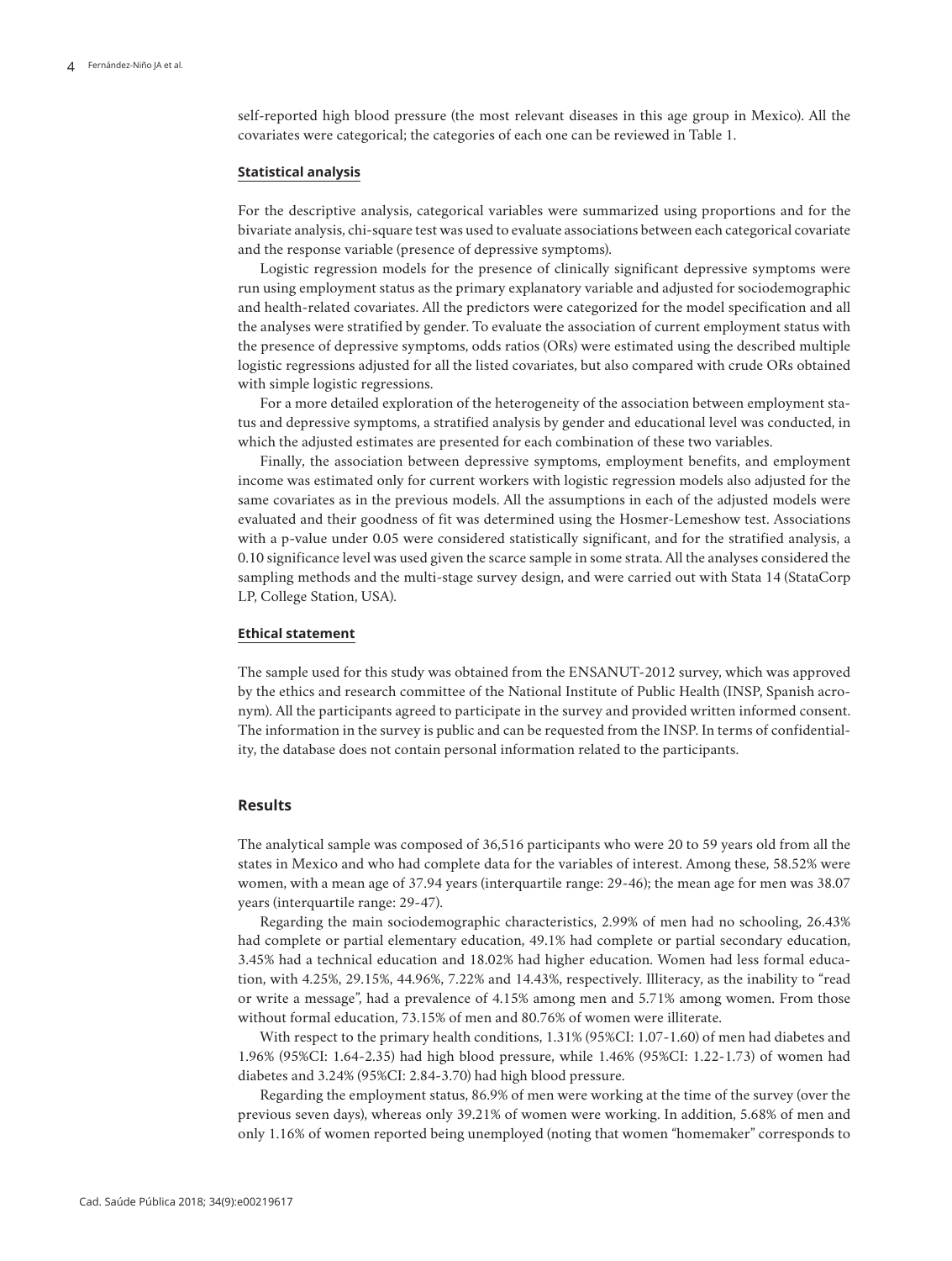Sociodemographic characteristics and health status of Mexican adults, by gender and presence of depressive symptoms. 2012 *Mexican National Health and Nutrition Survey* (ENSANUT-2012) \*.

| <b>Variables</b>                     | All             |                 | All (N = 36,516) |                | Men (n = 15,147) | Women (n = 21,369) |               |  |
|--------------------------------------|-----------------|-----------------|------------------|----------------|------------------|--------------------|---------------|--|
|                                      |                 | Without<br>With |                  | <b>Without</b> | With             | Without            | With          |  |
|                                      |                 | depression      | depression       | depression     | depression       | depression         | depression    |  |
|                                      | $(N = 36, 516)$ | $(n = 31,390)$  | $(n = 5, 126)$   | $(n = 13,974)$ | $(n = 1, 173)$   | $(n = 17, 416)$    | $(n = 3,953)$ |  |
|                                      | %               | %               | %                | %              | %                | %                  | %             |  |
| Sociodemographic                     |                 |                 |                  |                |                  |                    |               |  |
| Employment status **                 |                 |                 |                  |                |                  |                    |               |  |
| Working                              | 61.52           | 63.38           | 49.62            | 87.26          | 82.45            | 39.52              | 37.84         |  |
| Unemployed                           | 3.27            | 3.30            | 3.08             | 5.35           | 9.66             | 1.26               | 0.72          |  |
| Retired                              | 1.06            | 1.07            | 1.04             | 1.31           | 2.26             | 0.83               | 0.60          |  |
| Student                              | 3.57            | 3.76            | 2.30             | 4.27           | 1.37             | 3.26               | 2.64          |  |
| Homemaker                            | 29.89           | 27.88           | 42.79            | 0.85           | 1.59             | 54.87              | 57.57         |  |
| Disability preventing                | 0.68            | 0.60            | 1.17             | 0.96           | 2.65             | 0.25               | 0.64          |  |
| one from working                     |                 |                 |                  |                |                  |                    |               |  |
| Age group (years) **                 |                 |                 |                  |                |                  |                    |               |  |
| 20-29                                | 31.77           | 33.17           | 22.75            | 33.60          | 24.21            | 32.74              | 22.23         |  |
| 30-39                                | 28.07           | 28.28           | 2.54             | 27.01          | 22.17            | 29.95              | 26.55         |  |
| 40-49                                | 22.66           | 21.91           | 2.75             | 22.37          | 27.73            | 21.44              | 27.42         |  |
| 50-59                                | 17.51           | 16.44           | 24.36            | 17.02          | 25.90            | 15.87              | 23.80         |  |
| Educational level **                 |                 |                 |                  |                |                  |                    |               |  |
| None                                 | 3.66            | 3.13            | 7.10             | 2.71           | 6.47             | 3.54               | 7.33          |  |
| Elementary                           | 27.87           | 2.63            | 37.99            | 25.24          | 40.88            | 27.36              | 36.95         |  |
| Secondary                            | 46.90           | 47.78           | 41.25            | 49.45          | 44.92            | 46.11              | 39.93         |  |
| Technical                            | 5.46            | 5.44            | 5.60             | 3.58           | 1.93             | 7.29               | 6.91          |  |
| University                           | 16.11           | 17.36           | 8.06             | 19.03          | 5.79             | 15.70              | 8.88          |  |
| Marital status **                    |                 |                 |                  |                |                  |                    |               |  |
| Single                               | 21.80           | 22.47           | 17.49            | 24.90          | 20.78            | 20.04              | 16.30         |  |
| Married                              | 48.57           | 49.16           | 44.79            | 49.40          | 46.31            | 48.91              | 44.25         |  |
| Free union                           | 21.13           | 20.84           | 22.96            | 21.88          | 24.27            | 19.80              | 22.49         |  |
| Divorced                             | 1.51            | 1.45            | 1.90             | 0.96           | 1.39             | 1.95               | 2.09          |  |
| Separated                            | 4.99            | 4.45            | 8.43             | 2.34           | 6.20             | 6.56               | 9.23          |  |
| Widow                                | 2.01            | 1.63            | 4.43             | 0.52           | 1.05             | 2.73               | 5.64          |  |
| Indigenous                           | 6.20            | 6.19            | 6.27             | 6.03           | 6.74             | 6.35               | 6.10          |  |
| Having health insurance              | 73.88           | 73.68           | 75.13            | 70.10          | 66.21            | 77.26              | 78.33         |  |
| Receiving money from                 | 11.65           | 10.95           | 16.15            | 4.56           | 5.26             | 17.32              | 20.05         |  |
|                                      |                 |                 |                  |                |                  |                    |               |  |
| programs ***<br>Socioeconomic status |                 |                 |                  |                |                  |                    |               |  |
|                                      |                 |                 |                  |                |                  |                    |               |  |
| (quintile) #                         |                 |                 |                  |                |                  |                    |               |  |
| 1st                                  | 22.80           | 22.23           | 26.43            | 20.86          | 28.89            | 23.60              | 25.55         |  |
| 2 <sub>nd</sub>                      | 18.24           | 18.06           | 19.39            | 17.40          | 16.84            | 18.73              | 20.30         |  |
| 3rd                                  | 18.50           | 18.44           | 18.94            | 17.60          | 20.37            | 19.28              | 18.43         |  |
| 4th                                  | 20.95           | 21.08           | 20.06            | 22.07          | 19.02            | 20.10              | 20.43         |  |
| 5th                                  | 19.51           | 20.18           | 15.18            | 22.09          | 14.88            | 18.29              | 15.29         |  |
| Residence area #                     |                 |                 |                  |                |                  |                    |               |  |
| Rural                                | 20.65           | 20.31           | 22.88            | 20.40          | 25.68            | 20.22              | 21.88         |  |
| Urban                                | 18.42           | 18.30           | 19.14            | 17.75          | 20.32            | 18.85              | 18.72         |  |
| Metropolitan                         | 60.93           | 61.39           | 57.98            | 61.85          | 54.00            | 60.94              | 59.40         |  |
| <b>Health-related conditions</b>     |                 |                 |                  |                |                  |                    |               |  |
| Diabetes **                          | 1.39            | 1.20            | 2.58             | 1.22           | 2.37             | 1.18               | 2.66          |  |
| High blood pressure **               | 2.65            | 2.23            | 5.30             | 1.87           | 3.13             | 2.60               | 6.07          |  |

\* Results are presented by columns;

\*\* Significant in men and women;

\*\*\* Significant only in women;

# Significant only in men.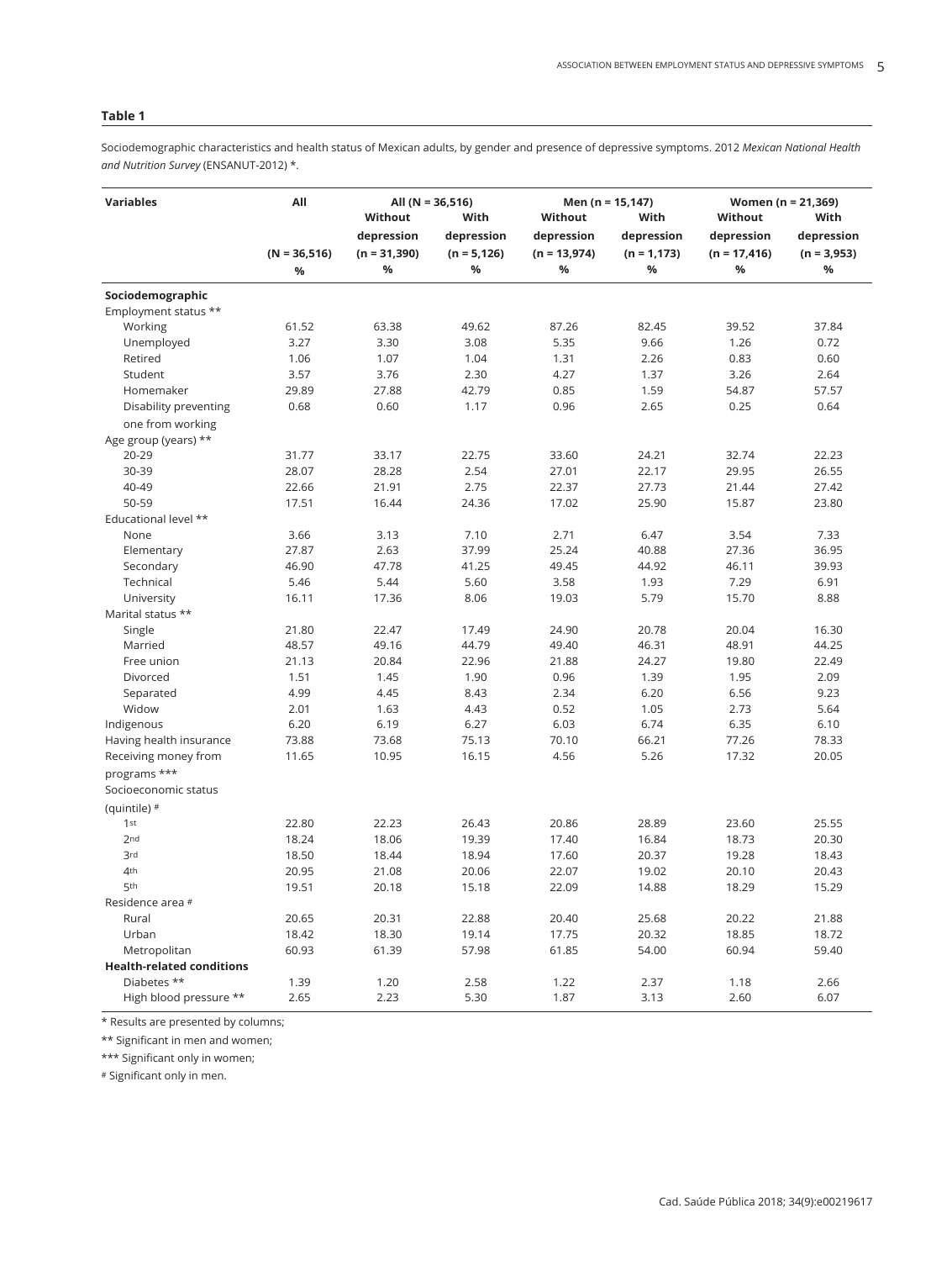a different category). Only 1.38% of men and 0.79% of women were retired; 4.05% of men and 3.14% of women were students; 1.08% of men and 0.33% of women had a disability that prevented them from working. Lastly, and highly relevant, 55.38% of women reported that they were homemakers, while only 0.91% of men reported to belong to this category. The prevalence of clinically depressive symptoms was 7.59% (95%CI: 6.90-8.35) for men and 18.62% (95%CI: 17.68-19.59) for women. This estimates are adjusted by the sample design.

Table 1 shows the characteristics of the sample according to the presence of depressive symptoms and gender. Employment status, age group, educational level, marital status, and self-reported diabetes and high blood pressure show a statistically significant association (p < 0.05) with the presence of depressive symptoms for both genders. While socioeconomic status is significant only in men, receiving money from social programs is significantly associated in women. A notable difference in the proportions of men without and with depression who are unemployed (5.35% vs. 9.66%, respectively) is shown, but this difference is not so marked in women. For the age group, the proportion of people that does not have depression declines as age increases in both genders. Finally, most of men and women with depressive symptoms is married, has secondary education or less, and belongs to the lowest socioeconomic quintile.

The results from the logistic regression model regarding the presence of depressive symptoms for each gender (Table 2) show that, in the case of men, the likelihood of presenting depressive symptoms was higher for those who were unemployed (OR = 1.66; 95%CI: 1.08-2.55) compared with those who were currently working. Additionally, a positive association was found for the classification having a disability preventing them from working (OR = 2.14; 95%CI: 1.14-4.03). The likelihood of presenting depressive symptoms was also found to be higher for those who were separated than for those who were single (OR = 2.12; 95%CI: 1.19-3.78). Regarding educational level, secondary or high school (OR = 2.79; 95%CI: 1.90-4.08), elementary (OR = 4.38; 95%CI: 2.90-6.62) and no formal education (OR = 5.75; 95%CI: 3.21-10.30) presented higher odds of depression compared with university education. Finally, belonging to an older age group was also associated, so that the likelihood of depression for the 40-49 age group was  $OR = 1.63 (95\% CI: 1.24-2.15)$  and for the 50-59 age group was  $OR = 1.77$ (95%CI: 1.25-2.51), compared with younger ages.

Regarding women (Table 2), being a student (OR = 1.57; 95%CI: 1.02-2.43) or having a disability preventing from working (OR = 1.91; 95%CI: 1.05-3.46) increased the likelihood of having depression compared with women who worked. Statistically significant associations were also found for widows versus single women  $(OR = 1.43; 95\% CI: 1.04-1.97)$ . Conversely, lower odds of depression were observed for being married versus being single (OR = 0.80; 95%CI: 0.67-0.96). An inverse association was found between the likelihood of having depression and educational level, so that technical (OR = 1.50; 95%CI: 1.08-2.07), secondary (OR = 1.57; 95%CI: 1.22-2.03), elementary (OR = 2.12; 95%CI: 1.62-2.78) and no formal education (OR = 3.13; 95%CI: 2.21-4.44) had gradually higher odds of depression compared with university education. In terms of age, the odds of depression increased gradually with increasing age: the ORs were 1.31 for the 30-39 years group (95%CI: 1.11-1.54), 1.76 for the 40-49 years group (95%CI: 1.47-2.10) and 1.86 for the 50-59 years group (95%CI: 1.52-2.28), compared with younger women. Additionally, significant associations were also found for indigenous ethnicity (OR = 0.73; 95%CI: 0.56-0.94) and for self-report of high blood pressure (OR = 1.93; 95% CI: 1.47-2.53).

As to the stratified analysis, Table 3 presents the adjusted ORs, which show the association between unemployment and depression tends to remain in men, especially in the technical (OR  $=$ 1.56; 95%CI: 1.13-2.15) and secondary (OR = 1.44; 95%CI: 0.99-2.10) levels of education, in which it is statistically significant at the 0.05 and 0.10 level, respectively. In men with elementary and no formal education, there was no significant association. Finally, the association between unemployment and depression clearly disappeared in men with university education. In the case of women, the association between depressive symptoms and unemployment was significant at 0.10 level among women with secondary educational level (OR = 1.51; 95%CI: 0.94-2.43); on the other hand, only in those who had no education, a positive association between depression and being retired was found (OR = 2.25; 95%CI: 1.02-4.95). Finally, having a disability preventing one from working was significantly associated with having depressive symptoms in men with technical and secondary education and women with technical education.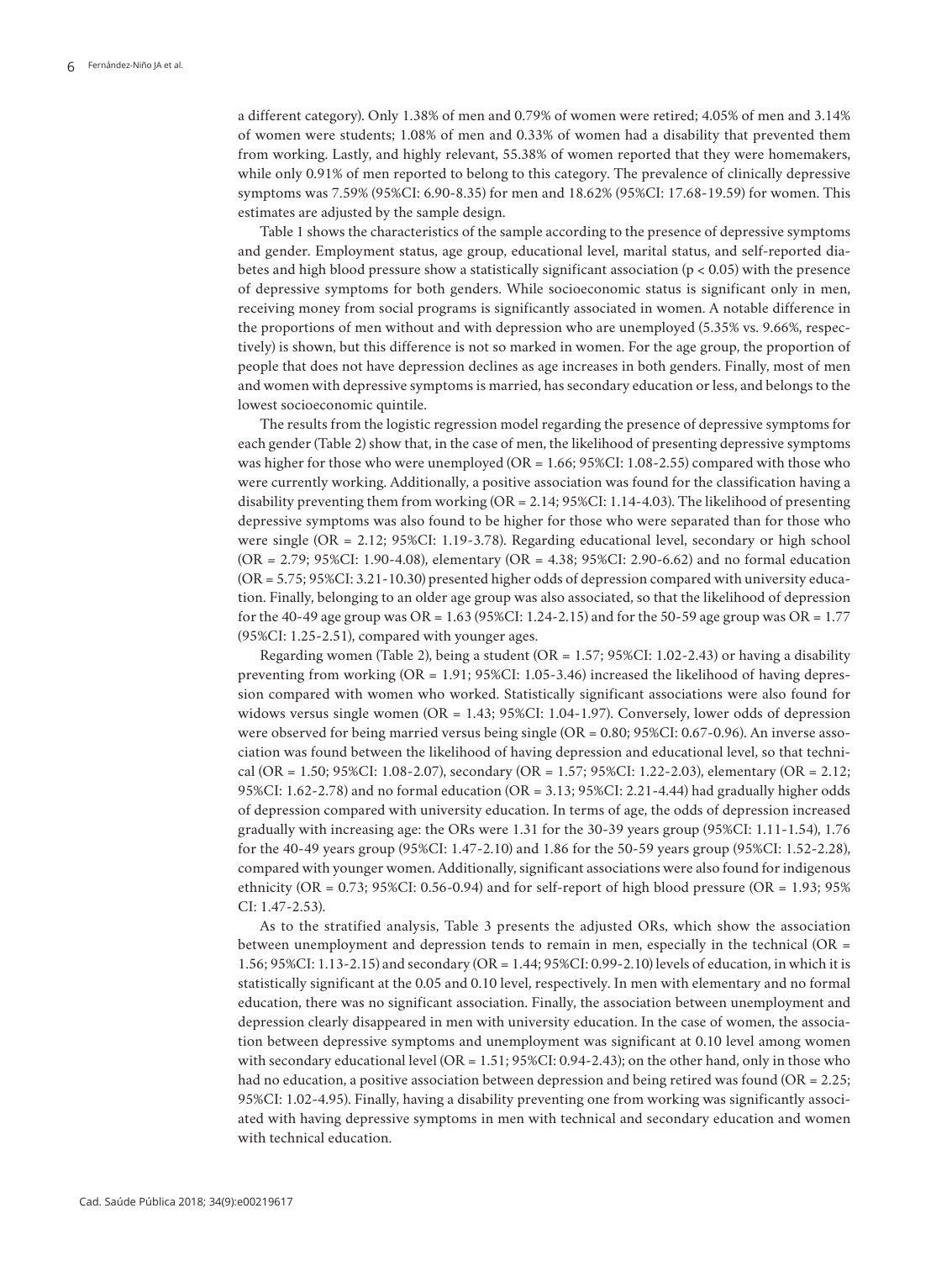Logistic regression models for the presence of clinically significant depressive symptoms in Mexican adults, by gender. 2012 *Mexican National Health and Nutrition Survey* (ENSANUT-2012).

| <b>Variables</b>                                     | Men (n = 15,147) |               |            |               |            | Women (n = 21,369)                    |                        |               |  |
|------------------------------------------------------|------------------|---------------|------------|---------------|------------|---------------------------------------|------------------------|---------------|--|
|                                                      |                  | Crude*        |            | Adjusted **   |            | Crude*                                |                        | Adjusted **   |  |
|                                                      | OR               | 95%CI         | <b>OR</b>  | 95%CI         | <b>OR</b>  | 95%CI                                 | <b>OR</b>              | 95%CI         |  |
| Sociodemographic                                     |                  |               |            |               |            |                                       |                        |               |  |
| Employment status [Ref.: working]                    |                  |               |            |               |            |                                       |                        |               |  |
| Unemployed                                           | $1.91***$        | 1.27-2.87     | $1.66$ *** | 1.08-2.55     | $0.59***$  | $0.36 - 0.97$                         | 0.73                   | $0.45 - 1.21$ |  |
| Retired                                              | $1.84***$        | 1.02-3.30     | 1.963      | 0.98-3.93     | 0.75       | $0.42 - 1.32$                         | 0.60                   | $0.32 - 1.15$ |  |
| Student                                              | $0.34***$        | $0.14 - 0.82$ | 0.90       | $0.34 - 2.35$ | 0.85       |                                       | $0.56 - 1.28$ 1.57 *** | 1.02-2.43     |  |
| Homemaker                                            | 1.98             | 0.98-3.99     | 1.49       | $0.75 - 2.97$ | 1.10       | $0.97 - 1.24$                         | 1.03                   | $0.89 - 1.20$ |  |
| Disability preventing one from working               | $2.94***$        | 1.59-5.43     | $2.14***$  | 1.14-4.03     |            | $2.60$ *** 1.38-4.93 1.91 ***         |                        | 1.05-3.46     |  |
| Age (years) [Ref.: 20-29]                            |                  |               |            |               |            |                                       |                        |               |  |
| 30-39                                                | 1.14             | $0.86 - 1.52$ | 1.09       | $0.81 - 1.47$ |            | 1.31 *** 1.12-1.52 1.31 *** 1.11-1.54 |                        |               |  |
| 40-49                                                | $1.72***$        | 1.31-2.26     | $1.63***$  | 1.24-2.15     | $1.88***$  | $1.60 - 2.21$ $1.76$ ***              |                        | 1.47-2.10     |  |
| 50-59                                                | $2.11***$        | 1.55-2.88     | $1.77***$  | 1.25-2.51     |            | 2.21 *** 1.87-2.61 1.86 *** 1.52-2.28 |                        |               |  |
| Educational level [Ref.: university]                 |                  |               |            |               |            |                                       |                        |               |  |
| Technical                                            | 1.78             | 0.89-3.57     | 1.65       | $0.82 - 3.31$ |            | 1.68 *** 1.23-2.29 1.50 *** 1.08-2.07 |                        |               |  |
| Secondary                                            | $2.99***$        | 2.13-4.19     | $2.79$ *** | 1.90-4.08     |            | 1.53 *** 1.21-1.93 1.57 *** 1.22-2.03 |                        |               |  |
| Elementary                                           | $5.32***$        | 3.78-7.50     | $4.38***$  | 2.90-6.62     |            | 2.39 *** 1.88-3.03 2.12 ***           |                        | 1.62-2.78     |  |
| None                                                 | $7.85***$        | 4.77-12.95    | $5.75***$  | 3.21-10.30    |            | $3.66***$ 2.71-4.94 3.13 ***          |                        | $2.21 - 4.44$ |  |
| Marital status [Ref.: single]                        |                  |               |            |               |            |                                       |                        |               |  |
| Married                                              | 1.12             | $0.85 - 1.49$ | 0.80       | $0.59 - 1.08$ | 1.11       |                                       | $0.94 - 1.32$ 0.80 *** | $0.67 - 0.96$ |  |
| Free union                                           | 1.33             | 0.99-1.78     | 0.96       | $0.70 - 1.33$ | $1.40***$  | 1.15-1.69                             | 1.12                   | $0.92 - 1.37$ |  |
| Divorced                                             | 1.74             | $0.90 - 3.83$ | 1.52       | $0.74 - 3.14$ | 1.32       | 0.90-1.92                             | 1.05                   | $0.71 - 1.56$ |  |
| Separated                                            | $3.18***$        | 1.79-5.62     | $2.12***$  | 1.19-3.78     | $1.73***$  | 1.34-2.22                             | 1.26#                  | 0.98-1.62     |  |
| Widow                                                | $2.39***$        | 1.13-5.07     | 1.25       | $0.57 - 2.76$ | $2.54$ *** | $1.86 - 3.45$ $1.43$ ***              |                        | 1.04-1.97     |  |
| Indigenous [Ref.: not indigenous]                    | 1.13             | $0.83 - 1.53$ | 0.81       | $0.58 - 1.13$ | 0.96       | $0.76 - 1.21$ 0.73 ***                |                        | 0.56-0.94     |  |
| Having health insurance [Ref.: not health insurance] | 0.84             | $0.67 - 1.04$ | 0.90       | $0.72 - 1.13$ | 1.06       | $0.92 - 1.23$                         | 1.05                   | $0.91 - 1.22$ |  |
| Receiving money from programs [Ref.: not receives]   | 1.16             | 0.79-1.71     | 0.75       | $0.48 - 1.17$ | $1.20***$  | 1.05-1.37                             | 0.96                   | $0.83 - 1.11$ |  |
| Socioeconomic status (quintile) [Ref.: 1st]          |                  |               |            |               |            |                                       |                        |               |  |
| 2 <sub>nd</sub>                                      | $0.70***$        | $0.52 - 0.93$ | $0.77$ #   | $0.57 - 1.05$ | 1.00       | $0.85 - 1.18$                         | 1.04                   | $0.88 - 1.23$ |  |
| 3rd                                                  | 0.84             | $0.63 - 1.11$ | 1.02       | $0.74 - 1.40$ | 0.88       | $0.75 - 1.04$                         | 0.95                   | $0.80 - 1.12$ |  |
| 4th                                                  | $0.62***$        | $0.47 - 0.83$ | 0.85       | $0.61 - 1.17$ | 0.94       | $0.79 - 1.12$                         | 1.06                   | $0.88 - 1.26$ |  |
| 5th                                                  | $0.49***$        | $0.34 - 0.70$ | 0.86       | $0.57 - 1.30$ |            | $0.77***$ 0.63-0.95                   | 0.99                   | $0.79 - 1.26$ |  |
| Residence area [Ref.: rural]                         |                  |               |            |               |            |                                       |                        |               |  |
| Urban                                                | 0.91             | $0.70 - 1.18$ | 0.99       | $0.76 - 1.30$ | 0.92       | $0.77 - 1.09$                         | 0.96                   | $0.81 - 1.15$ |  |
| Metropolitan                                         | $0.69***$        | $0.55 - 0.87$ | 0.87       | $0.68 - 1.12$ | 0.90       | 0.78-1.04                             | 0.97                   | $0.83 - 1.13$ |  |
| Health-related conditions                            |                  |               |            |               |            |                                       |                        |               |  |
| Diabetes [Ref.: not diabetes]                        | $1.96***$        | 1.15-3.33     | 1.58#      | $0.92 - 2.71$ | $2.28$ *** | 1.52-342                              | $1.49*$                | 0.99-2.24     |  |
| High blood pressure [Ref.: not high blood pressure]  | $1.70***$        | 1.05-2.74     | 1.50#      | $0.92 - 2.46$ |            | 2.42 *** 1.85-3.17 1.93 ***           |                        | 1.47-2.53     |  |
| Pseudo R <sup>2</sup>                                |                  |               |            | 0.0390        |            |                                       |                        | 0.0318        |  |
| Hosmer-Lemeshow goodness of fit test (p-value)       |                  |               |            | 0.75(0.66)    |            |                                       |                        | 0.89(0.54)    |  |

95%CI: 95% confidence interval; OR: odds ratio; Ref.: reference.

\* Crude OR obtained by simple logistic regression models, no adjustment for any covariate;

\*\* Multiple logistic regression model adjusted for all the listed covariates;

\*\*\* Statistically significant at the 0.05 level;

# Statistically significant at the 0.10 level.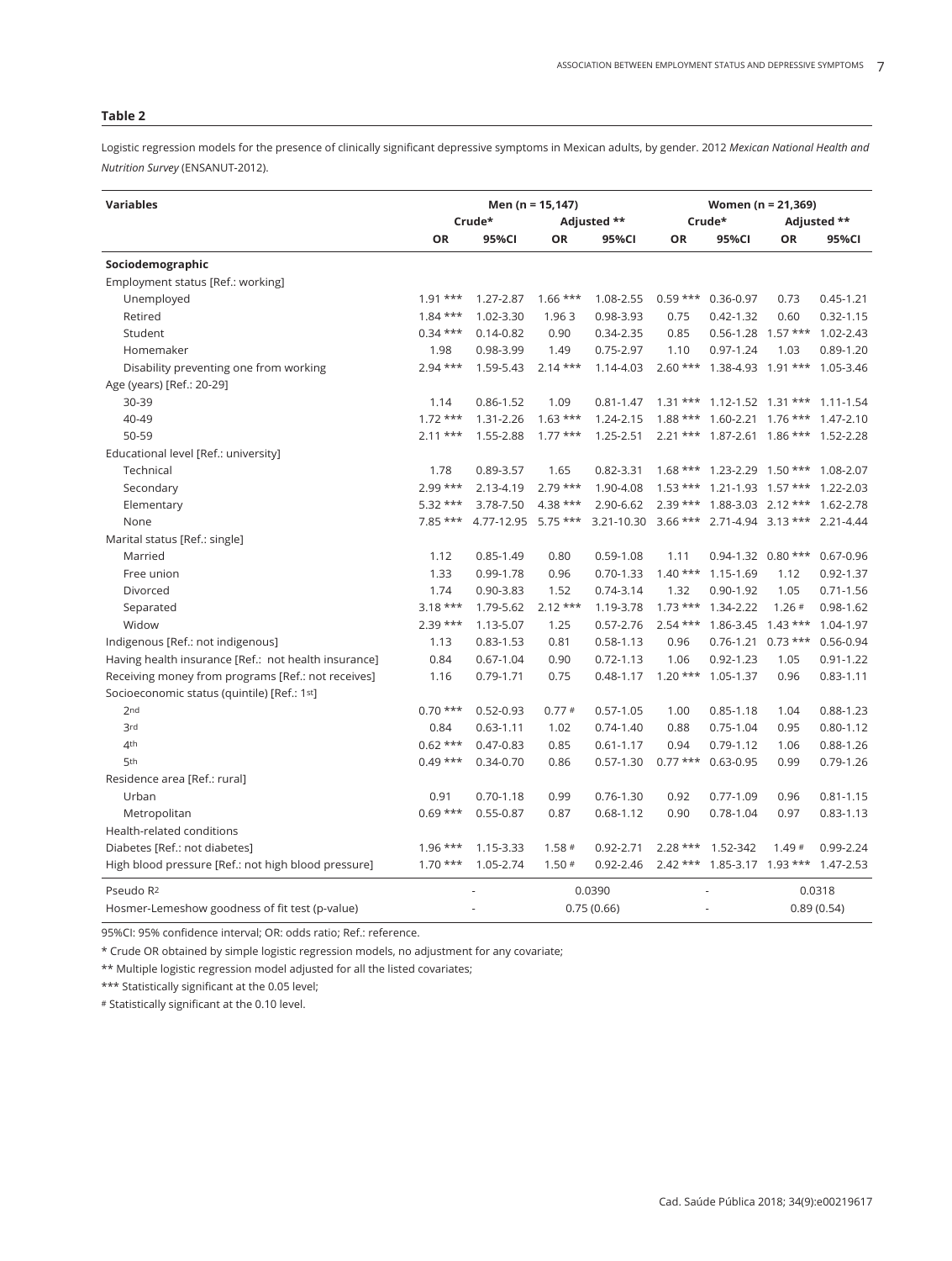Logistic regression models for the presence of clinically significant depressive symptoms in Mexican adults, by gender and educational level. 2012 *Mexican National Health and Nutrition Survey* (ENSANUT-2012) \*.

|                 |                          |               |                           |               |                           | Men (n = $15,147$ )    |                          |             |                      |               |
|-----------------|--------------------------|---------------|---------------------------|---------------|---------------------------|------------------------|--------------------------|-------------|----------------------|---------------|
|                 | University ( $n = 568$ ) |               | Technical ( $n = 4.788$ ) |               | Secondary ( $n = 6.939$ ) |                        | Elementary ( $n = 453$ ) |             | None ( $n = 2,399$ ) |               |
|                 | <b>OR</b>                | 95%CI         | <b>OR</b>                 | 95%CI         | <b>OR</b>                 | 95%CI                  | <b>OR</b>                | 95%CI       | <b>OR</b>            | 95%CI         |
| Working status  |                          |               |                           |               |                           |                        |                          |             |                      |               |
| [Ref.: working] |                          |               |                           |               |                           |                        |                          |             |                      |               |
| Unemployed      | 0.43                     | $0.10 - 1.91$ | $1.56$ **                 | $1.13 - 2.15$ | $1.44$ ***                | $0.99 - 2.10$          | 1.78                     | 0.28-11.38  | 1.51                 | $0.44 - 5.18$ |
| Retired         | 0.82                     | 0.09-7.37     | 1.28                      | 0.58-2.84     | $2.42**$                  | 1.19-4.91              | 13.04                    | 0.32-537.19 | 1.72                 | $0.42 - 7.13$ |
| Student         |                          |               |                           |               | 1.32                      | $0.55 - 3.12$          |                          |             | 0.79                 | $0.26 - 2.37$ |
| Homemaker       | 1.21                     | $0.32 - 4.59$ | $1.82***$                 | $0.91 - 3.62$ | 1.52                      | 0.64-3.58              | $20.82**$                | 1.22-356.14 |                      |               |
| Disability that | 1.49                     | 0.38-5.88     | $3.02**$                  | 1.73-5.26     | $4.26$ **                 | 2.14-8.48              |                          |             | 3.24                 | 0.40-26.59    |
| prevents one    |                          |               |                           |               |                           |                        |                          |             |                      |               |
| from working    |                          |               |                           |               |                           |                        |                          |             |                      |               |
|                 |                          |               |                           |               |                           | Women ( $n = 21,369$ ) |                          |             |                      |               |

|                 |           |                            |                           |               |                           | $VUUIII$ $H = 21,309$ |                            |               |                      |               |
|-----------------|-----------|----------------------------|---------------------------|---------------|---------------------------|-----------------------|----------------------------|---------------|----------------------|---------------|
|                 |           | University ( $n = 1,145$ ) | Technical ( $n = 7,189$ ) |               | Secondary ( $n = 9,102$ ) |                       | Elementary ( $n = 1,391$ ) |               | None ( $n = 2,542$ ) |               |
|                 | <b>OR</b> | 95%CI                      | <b>OR</b>                 | 95%CI         | <b>OR</b>                 | 95%CI                 | <b>OR</b>                  | 95%CI         | <b>OR</b>            | 95%CI         |
| Working status  |           |                            |                           |               |                           |                       |                            |               |                      |               |
| [Ref.: working] |           |                            |                           |               |                           |                       |                            |               |                      |               |
| Unemployed      | 0.41      | $0.05 - 3.59$              | 0.99                      | $0.47 - 2.09$ | $1.51***$                 | $0.94 - 2.43$         | 1.88                       | $0.45 - 7.95$ | 0.37                 | $0.09 - 1.55$ |
| Retired         |           |                            | 1.67                      | $0.64 - 4.35$ | 0.87                      | $0.42 - 1.80$         | 0.50                       | $0.20 - 1.27$ | $2.25$ **            | 1.02-4.97     |
| Student         | 0.93      | $0.09 - 9.57$              | 0.92                      | $0.19 - 4.39$ | 1.17                      | $0.68 - 2.00$         | 1.66                       | $0.43 - 6.40$ | 1.38                 | 0.84-2.27     |
| Homemaker       | 0.96      | $0.68 - 1.36$              | 0.90                      | $0.79 - 1.04$ | 1.01                      | $0.89 - 1.16$         | 0.88                       | $0.63 - 1.21$ | 1.38                 | 0.96-1.99     |
| Disability that | 1.40      | $0.42 - 4.72$              | $3.69**$                  | 1.85-7.35     | 1.62                      | $0.69 - 3.75$         | 4.63                       | 0.27-80.29    | 1.86                 | 0.20-17.45    |
| prevents one    |           |                            |                           |               |                           |                       |                            |               |                      |               |
| from working    |           |                            |                           |               |                           |                       |                            |               |                      |               |

95%CI: 95% confidence interval; OR: odds ratio; Ref.: reference.

Note: empty cell because of no sample in that specific category.

\* All the estimates are adjusted for age, marital status, residence area, ethnicity, having health insurance, receiving money from programs, diabetes,

high blood pressure and socioeconomic status;

\*\* Significance at the 0.05 level;

\*\*\* Significance at the 0.10 level.

In relation to the associations between employment benefits and the presence of depressive symptoms for the sub-sample of those reporting having worked over the previous week (classified as currently working), no statistically significant association was found in either men or women. All the estimates were also adjusted for age; marital status, educational level, residence area, ethnicity; health insurance status, receiving money from programs, diabetes, high blood pressure and socioeconomic status (Table 4).

# **Discussion**

For men, association between presence of depressive symptoms and unemployment was found, even after controlling for socioeconomic status and sociodemographic and health-related variables. In the stratified analysis, this association was clearer in men with technical and secondary educational level, but it was not found in men with elementary and no formal education. This could be due to a lower statistical power given by the scarce sample in the latter strata. In the case of women, a marginal association between depression and unemployment was found in those with secondary education, as well as a positive association between depressive symptoms and being retired in women with no formal education. Also, having a disability preventing one from working was significantly associated with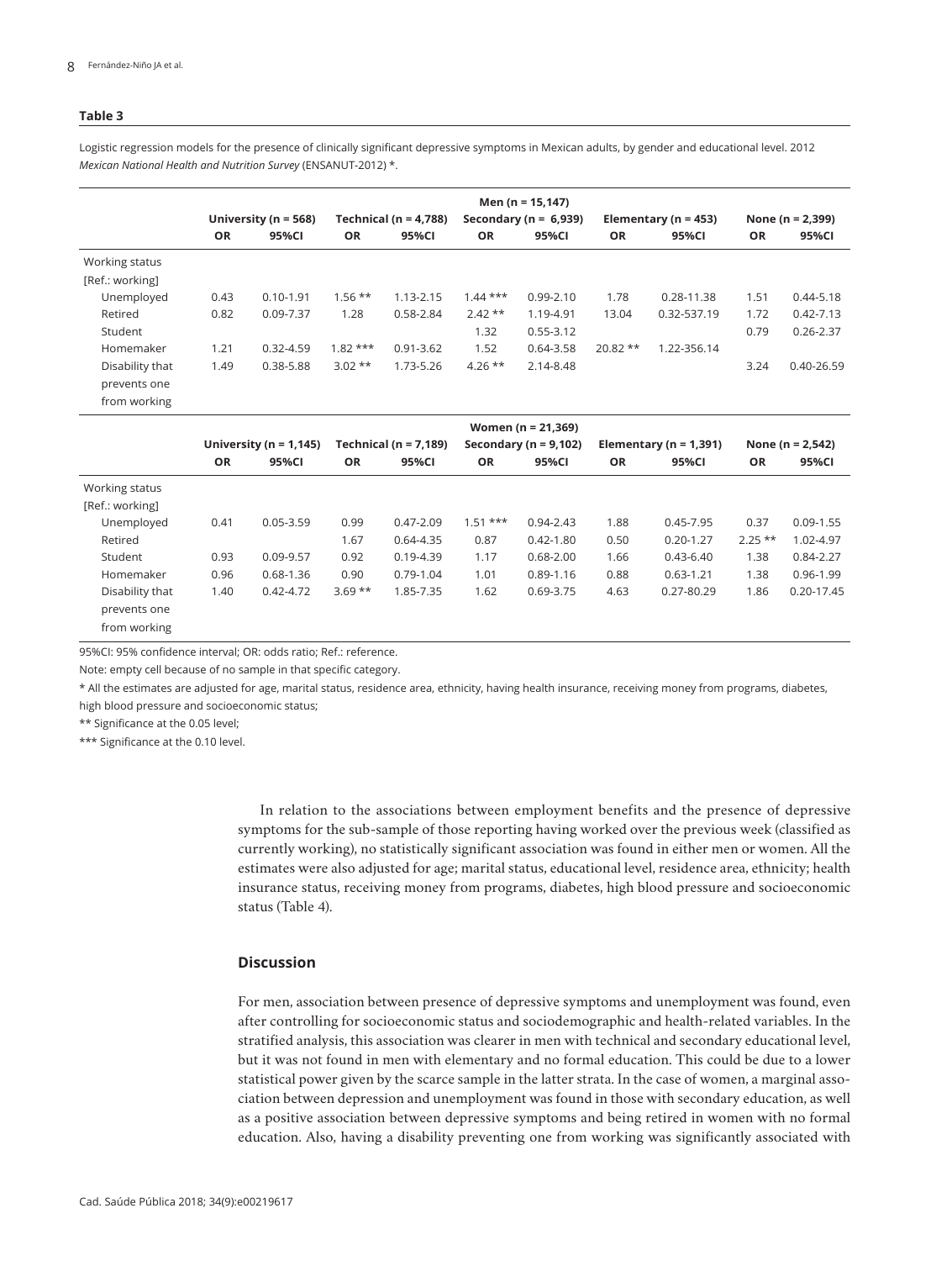Potential associations between depressive symptoms and employment benefits on Mexican men and women who were currently working. 2012 *Mexican National Health and Nutrition Survey* (ENSANUT-2012) \*.

|                                                |           | Men ( $n = 11,495$ ) |         | Women ( $n = 6.905$ ) |               |         |  |
|------------------------------------------------|-----------|----------------------|---------|-----------------------|---------------|---------|--|
|                                                | <b>OR</b> | 95%CI                | p-value | <b>OR</b>             | 95%CI         | p-value |  |
| Employment income (quintlie) [Ref.: 1st)       |           |                      |         |                       |               |         |  |
| 2 <sub>nd</sub>                                | 0.94      | $0.75 - 1.18$        | 0.60    | 0.95                  | $0.80 - 1.12$ | 0.55    |  |
| 3rd                                            | 0.93      | $0.74 - 1.16$        | 0.51    | 0.99                  | $0.83 - 1.20$ | 0.99    |  |
| 4th                                            | 0.93      | $0.73 - 1.18$        | 0.54    | 0.80                  | $0.64 - 1.00$ | 0.06    |  |
| 5th                                            | 0.75      | $0.57 - 0.99$        | 0.05    | 0.89                  | $0.70 - 1.13$ | 0.34    |  |
| <b>Employment benefits</b>                     |           |                      |         |                       |               |         |  |
| Health care                                    | 0.82      | $0.61 - 1.09$        | 0.17    | 0.85                  | $0.65 - 1.09$ | 0.20    |  |
| <b>Bonuses</b>                                 | 1.18      | $0.84 - 1.64$        | 0.34    | 0.84                  | $0.62 - 1.13$ | 0.25    |  |
| Vacations                                      | 0.88      | $0.60 - 1.28$        | 0.50    | 0.96                  | $0.68 - 1.35$ | 0.80    |  |
| Profit sharing                                 | 0.88      | $0.63 - 1.23$        | 0.46    | 1.33                  | 1.00-1.74     | 0.06    |  |
| Retirement savings                             | 0.98      | $0.69 - 1.38$        | 0.89    | 0.84                  | $0.63 - 1.11$ | 0.22    |  |
| Pseudo R <sup>2</sup>                          | 0.0344    |                      |         | 0.0436                |               |         |  |
| Hosmer-Lemeshow goodness of fit test (p-value) |           | 0.06                 |         | 0.41                  |               |         |  |

\* The estimates are adjusted for age, marital status, residence area, educational level, ethnicity, having insurance, receiving money from programs, diabetes, high blood pressure and socioeconomic status.

having depressive symptoms in both genders. For men and women, older age and lower educational levels were positively associated with depressive symptoms, even showing a dose-response effect in these variables (higher odds at lower levels and at higher ages).

Although the association between having a job and lower levels of psychiatric morbidity has usually been reported 30,31, this study found a differential effect on men and women. This finding requires an understanding of gender roles as sociocultural constructs that can shape how women and men differently perceive unemployment. For men, an identity crisis could explain the association between a lack of employment and depressive symptoms since performing the role of provider has traditionally been the backbone of masculinity, and the perception of not fulfilling that role could cause emotional distress 32. Participation in the labor market enables men to carry out the role assigned to them as providers for their families as well as to receive social recognition and perform functions that are typically considered to be male, such as technical skills and holding authority positions 19,32. Losing this status might be a condition that boosts the occurrence of depressive symptoms. This could also be explained through the Jahoda's latent deprivation model, which includes status and identity as one of the "latent consequences of job" 33,34. According to this model, association between not working and depressive symptoms is not only explained by the loss of the economic benefits of a paid work, but also the loss of the status and identity, time structure, shared experience with people outside the family group, collective purpose, and regular activity 33,34.

For women, the presence of depressive symptoms does not appear to be associated with unemployment in this analysis and sample. This could be related with the fact that women's work is less socially and economically rewarded and unemployment does not jeopardize their gender identity. Although the rate of women's participation in the workforce in Mexico increased from 34.3% in 2005 to 40.9% in 2013 35, their inclusion in the workforce has not been accompanied by a redistribution of household responsibilities to their partners. In this country, women work 20.6% more hours than men because of this additional responsibility and, thus, 65% of the work performed by women is unpaid 36. However, in the case of uneducated women, an association between depressive symptoms and being retired was found. This result could suggest a negative impact of retirement, which could be associated with the psychological affectation that would produce this vital event 37. However, as several studies have suggested, the association between depression and retirement is highly variable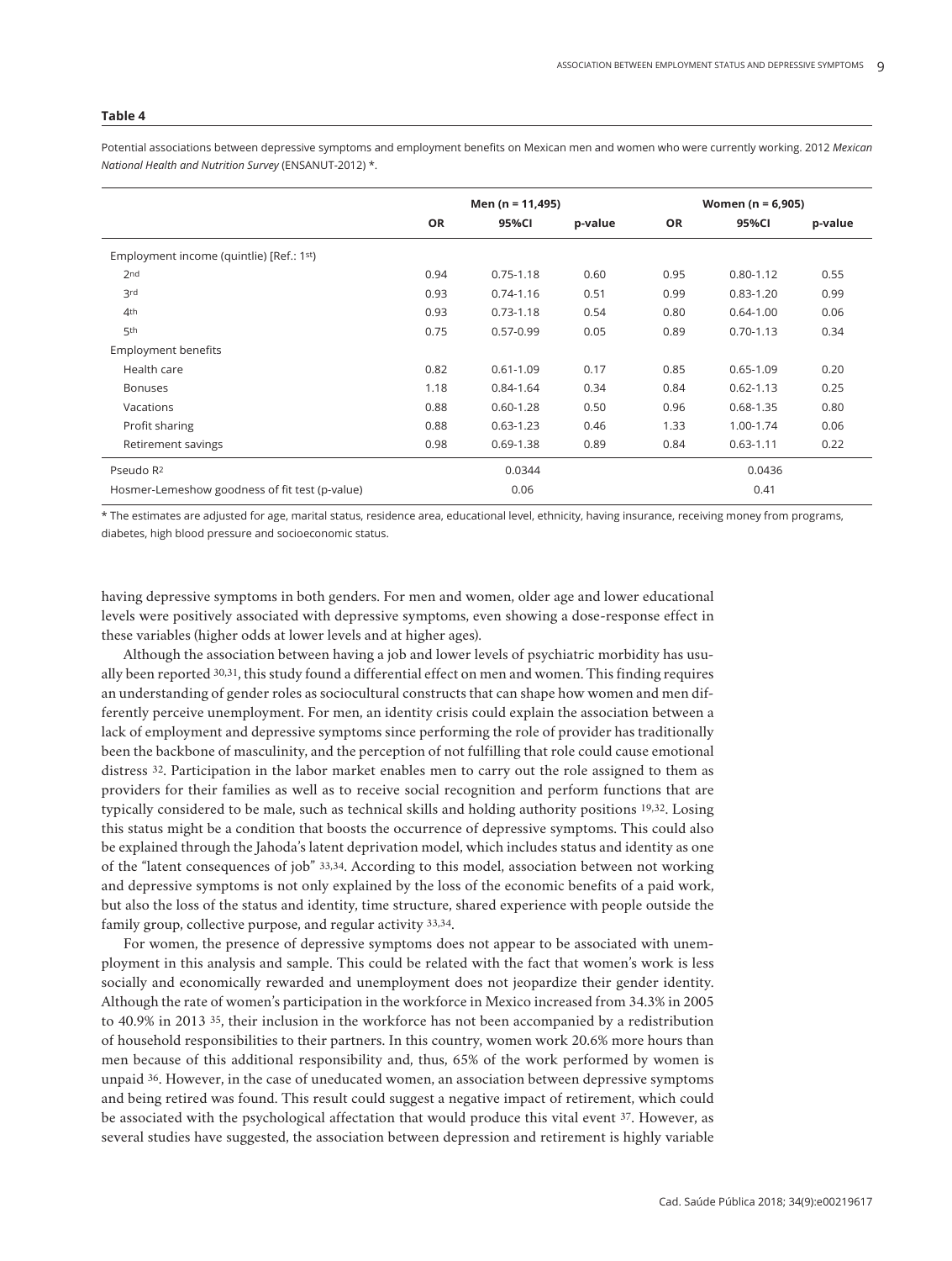in each context and its evidence is still very inconsistent, since this relationship will depend on the retirement conditions (voluntary or involuntary), the working conditions of the last job, and the benefits acquired in retirement, mainly if one has access to a pension 38. Unfortunately, we do not have information about the retirement conditions to explore this relationship in our study.

Regardless of these differences, some factors involved in depressive symptoms are common for men and women, such as age and lower educational level as risk factors. This could be explained by a better ability to cognitively respond to stressful stimuli, which people learn with higher educational levels, as well as the positive impact of education that has been found on employment and work conditions 39,40. On the other hand, likelihood of depressive symptoms was observed to increase as age increased; in fact, recent research has reported that depressive symptoms occur more often among older adults 41,42, significantly affecting their health 43.

In Mexico, the quality of work conditions is generally poorer for women than for men. Women have less control, lower job positions, and lower pay for the same types of activities 35,36. This affects their mental health 20,44 and could explain why this study found work was not suggested as a protective factor for women in this sample. Future studies should: (1) include other socioeconomic factors as race/ethnicity that have been associated with depression in other contexts 45; (2) incorporate factors related to work conditions since these have been found to be more important to mental health than being employed or unemployed 46,47; and (3) adjust these estimates for specific health conditions such as diabetes and hypertension.

One of the limitations of this study is that the definition of depressive symptoms includes a broad range of categories, and this analysis could not distinguish among major depressive disorders, the presence of symptoms associated with short grief periods and other types of depression 48. Another substantial limitation is that this study is a cross-sectional analysis, and the directionality of the specific relationships in the model cannot be determined. Therefore, the association between unemployment and depression could also be explained by the greater difficulty of men with depressive tendencies in finding and keeping jobs, known as "social selectivity" 49, namely, a possible bidirectional effect between depression and unemployment.

Another limitation of this study is that we measured the employment status in the last week and, unfortunately, we could not determine whether the employment was temporary or long-term. In addition, since work conditions are different for men and women, the lack of information about more specific job conditions is an important limitation of this study. Including measurements of sectors, job positions, level of work, employment quality, kind of employment (permanent or temporary), working conditions, as well as the type in terms of control and demand, effort-reward imbalance, organizational justice, job insecurity 46, other stressful life events, among others, would be important since these factors significantly influence the workers' mental health 50. New studies must incorporate these measures in a more detailed approach and provide an analysis of the context of the workrelated challenges that Mexico is currently facing, raising from the labor inequalities and the informal job, a weak recovery of the salaries and the need for a major participation of women in the labor market 20,24, as well as from racial and ethnic discrimination in the job market 51. These situations that are beyond the scope of this study must be considered.

This study evidences that gender dynamics of labor must be considered to study the potentially differential effect of employment on the mental health of women and men. Female labor force participation shows a great variation among developing countries. This participation is high in the poorest countries, where women engage in subsistence activities; it declines in middle-income countries, in which the industrial sector offers more opportunities for men; and it increases as education levels improve and new job opportunities are created for women 52. This relation between women's participation in the labor market and economic growth in developing countries makes particularly relevant the integration of a gender perspective to understand the impact of both labor participation and the quality of employment on people's mental health in these countries. In this sense, we follow the United Nations recommendations presented in the document *Gender Equality, Work, and Health: A Review of the Evidence*, having performed an analysis by gender with a nationally representative sample and the category "homemaker" as a type of employment 53.

In conclusion, this study draws attention to the importance of identifying the social employment conditions associated with depressive symptoms in a developing country, particularly regarding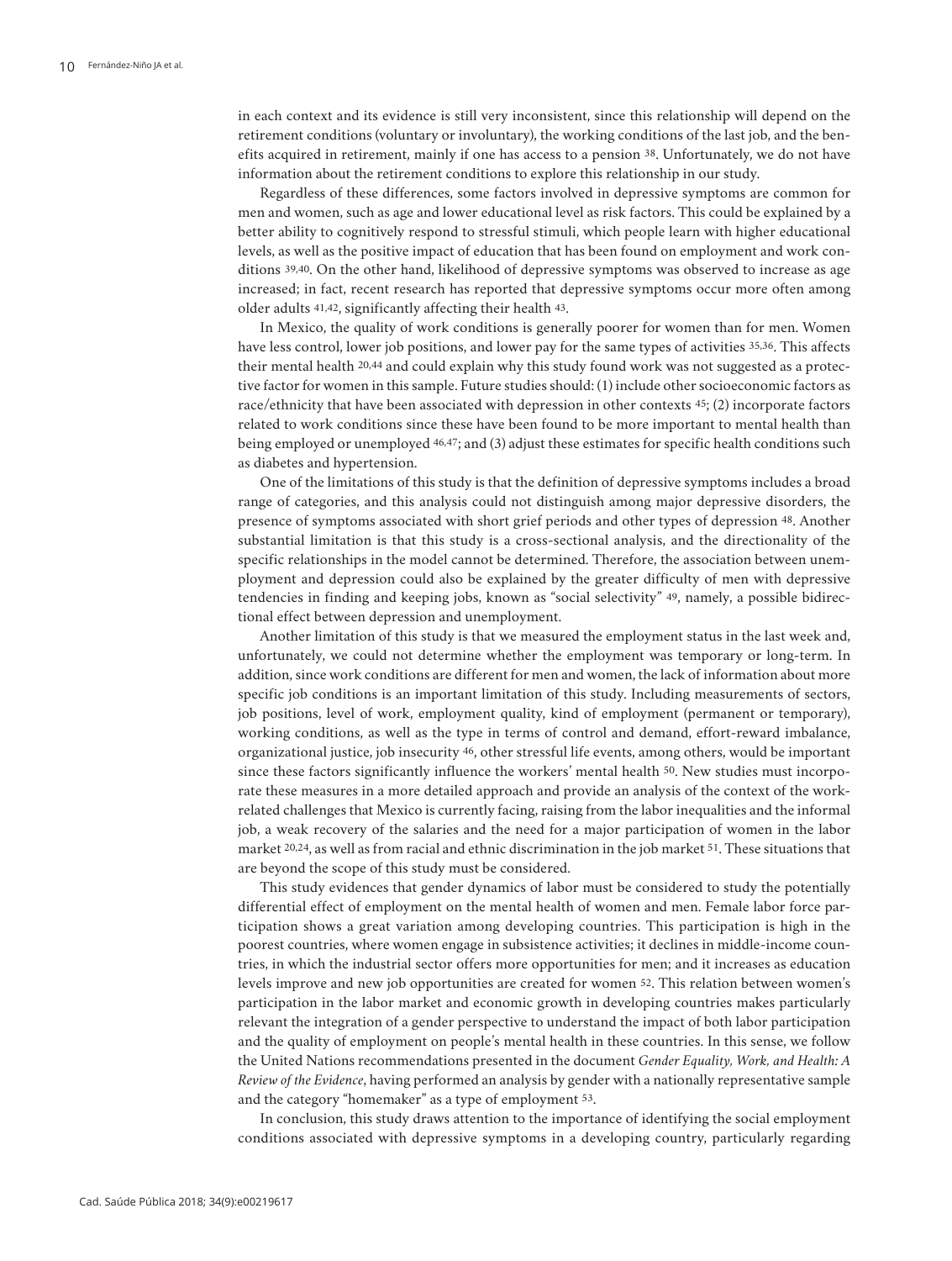gender differences. The authors suggest future studies should analyze longitudinally contextual factors of employment to consider not only the participation in the job market but also the quality of employment. Scientific evidence about these issues will help governments develop public health, economic, and social policies to urge employers to improve workplace gender equality, address the relation between employment and gender roles, create more opportunities for women in the labor market, encourage men to share the domestic work, and promote healthy work environments for women and men.

# **Contributors**

J. A. Fernández-Niño contributed in the conception and design, acquisition of data, analysis and interpretation of data, drafting the article, and critical revision of the final version. L. J. Bonilla-Tinoco participated in the analysis and interpretation of data; drafting the article and critical revision of the final version. C. I. Astudillo-García collaborated in the design, interpretation of data, drafting the article and critical revision of the final version. E. F. Manrique-Hernández participated in the conception and design, drafting the article and critical revision of the final version. V. Giraldo-Gartner contributed in the interpretation of data, drafting the article and critical revision of the final version.

# **References**

- 1. Global Burden of Disease Study 2013 Collaborators. Global, regional, and national incidence, prevalence, and years lived with disability for 301 acute and chronic diseases and injuries in 188 countries, 1990-2013: a systematic analysis for the Global Burden of Disease Study 2013. Lancet 2015; 386:743-800.
- 2. Judd LL, Paulus MP, Wells KB, Rapaport MH. Socioeconomic burden of subsyndromal depressive symptoms and major depression in a sample of the general population. Am J Psychiatry 1996; 153:1411-7.
- 3. Pietrzak RH, Kinley J, Afifi TO, Enns MW, Fawcett J, Sareen J. Subsyndromal depression in the United States: prevalence, course, and risk for incident psychiatric outcomes. Psychol Med 2013; 43:1401-14.
- 4. Doherty JL, Owen MJ. Genomic insights into the overlap between psychiatric disorders: implications for research and clinical practice. Genome Med 2014; 6:29.
- 5. Nutt DJ. Relationship of neurotransmitters to the symptoms of major depressive disorder. The J Clin Psychiatry 2008; 69 Suppl E1:4-7.
- 6. Assareh AA, Sharpley CF, McFarlane JR, Sachdev PS. Biological determinants of depression following bereavement. Neurosci Biobehav Rev 2015; 49:171-81.
- 7. van Santen A, Vreeburg SA, Van der Does AJ, Spinhoven P, Zitman FG, Penninx BW. Psychological traits and the cortisol awakening response: results from the Netherlands Study of Depression and Anxiety. Psychoneuroendocrinology 2011; 36:240-8.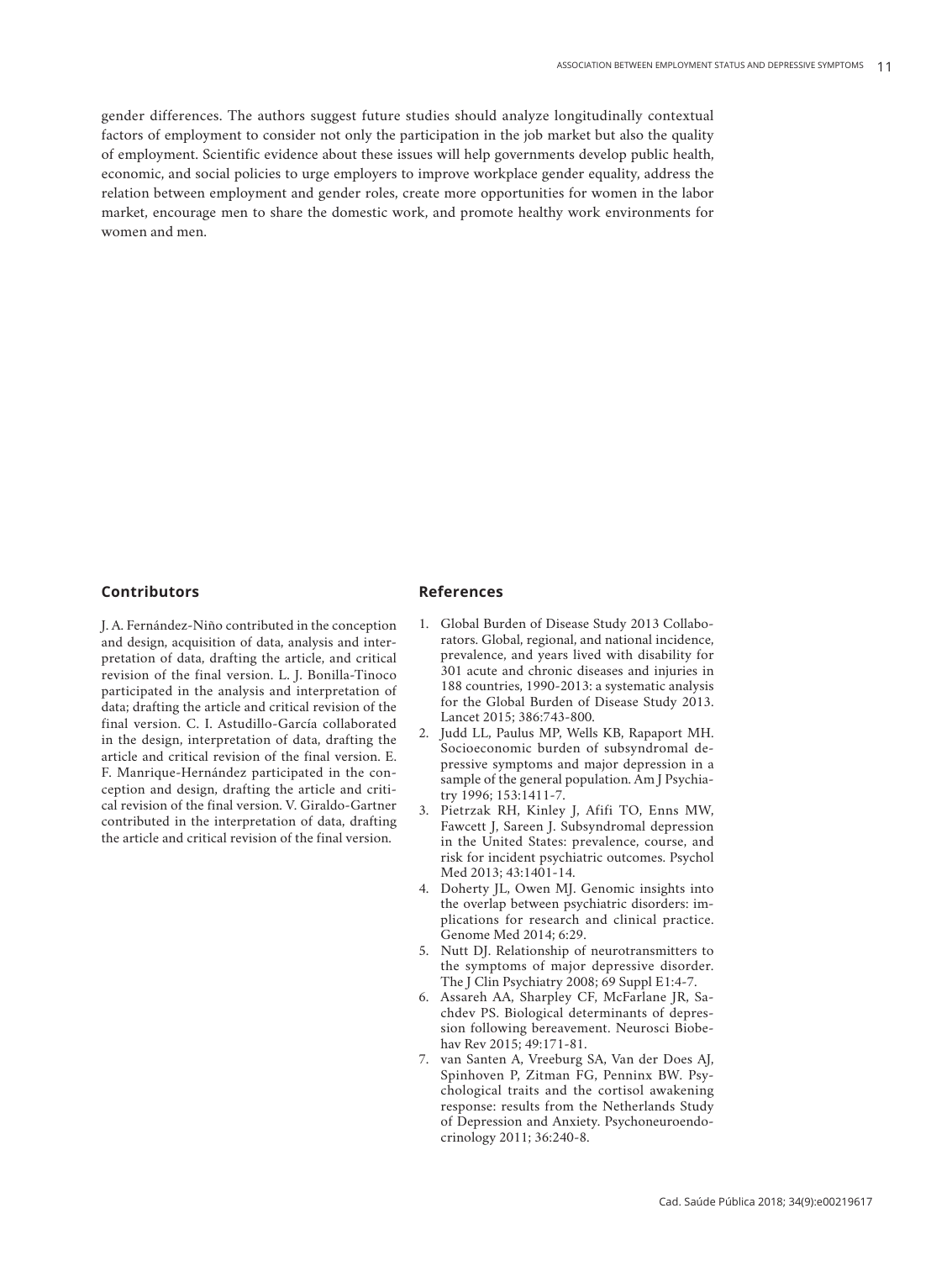- 8. Li JX. Pain and depression comorbidity: a pre clinical perspective. Behav Brain Res 2015; 276:92-8.
- 9. Andreoulakis E, Hyphantis T, Kandylis D, Iaco vides A. Depression in diabetes mellitus: a com prehensive review. Hippokratia 2012; 16:205- 14.
- 10. Munhoz TN, Santos IS, Matijasevich A. Major depressive episode among Brazilian adults: a cross-sectional population-based study. J Affect Disord 2013; 150:401-7.
- 11. Teo AR, Choi H, Valenstein M. Social relation ships and depression: ten-year follow-up from a nationally representative study. PLoS One 2013; 8:e62396.
- 12. Nguyen TT, Tchetgen Tchetgen EJ, Kawachi I, Gilman SE, Walter S, Glymour MM. The role of literacy in the association between educational attainment and depressive symptoms. SSM Popul Health 2017; 3:586-93.
- 13. Lorant V, Deliege D, Eaton W, Robert A, Philip pot P, Ansseau M. Socioeconomic inequalities in depression: a meta-analysis. Am J Epidemiol 2003; 157:98-112.
- 14. Theorell T, Hammarstrom A, Aronsson G, Traskman Bendz L, Grape T, Hogstedt C, et al. A systematic review including meta-analysis of work environment and depressive symptoms. BMC Public Health 2015; 15:738.
- 15. Yoo KB, Park EC, Jang SY, Kwon JA, Kim SJ, Cho KH, et al. Association between employ ment status change and depression in Korean adults. BMJ Open 2016; 6:e008570.
- 16. Weich S, Lewis G, Jenkins SP. Income inequali ty and the prevalence of common mental disor ders in Britain. Br J Psychiatry 2001; 178:222-7.
- 17. van der Noordt M, Jizelenberg H, Droomers M, Proper KI. Health effects of employment: a sys tematic review of prospective studies. Occup Environ Med 2014; 71:730-6.
- 18. Modini M, Joyce S, Mykletun A, Christensen H, Bryant RA, Mitchell PB, et al. The mental health benefits of employment: results of a systematic meta-review. Australas Psychiatry 2016;24:331-6.
- 19. Viveros M. La masculinidad como objeto de investigación y preocupación social. In: Vive ros M, editor. De quebradores y cumplidores: sobre los hombres, masculinidades y relaciones de género en Colombia. Bogotá: Universidad Nacional de Colombia; 2002. p. 33-118.
- 20. Instituto Nacional de las Mujeres. El impac to de los estereotipos y los roles de g énero en M éxico. http://investigacion.cephcis.unam. mx/generoyrsociales/index.php/el-impactode-los-estereotipos-y-los-roles-de-generoen-mexico-instituto-nacional-de-las-mujeresinms/ (accessed on 24/Jul/2016).
- 21. Acosta-Rodríguez F, Rivera-Martínez M, Pu lido-Rull MA. Depresión y ansiedad en una muestra de individuos mexicanos desemplea dos. Journal of Behavior, Health & Social Issues 2011; 3:35-42.
- 22. Berenzon-Gorn S, Tiburcio-Sainz M, Medina-Mora-Icaza M. Variables demográficas asociadas con la depresión: diferencias entre hombres y mujeres que habitan en zonas urbanas de ba jos ingresos. Salud Ment 2005; 28:33-40.
- 23. Ramos-Lira L. ¿Por qué hablar de género y sa lud mental? Salud Ment 2014; 37:275-81.
- 24. Ramos G. Presentación de las perspectivas pa ra el empleo de la OCDE 2016 y del reporte igualdad de género en la Alianza del Pacífico: promoviendo el empoderamiento económico de las mujeres. https://www.oecd.org/centro demexico/medios/discurso-gabriela-ramospanorama-del-empleo-2016.htm (accessed on 06/Jul/2017).
- 25. Instituto Nacional de Estadística y Geogra fía. Indicadores de ocupación y empleo: cifras oportunas durante febrero de 2017. Aguas calientes: Instituto Nacional de Estadística y Geografía; 2017.
- 26. Romero-Martínez M, Shamah-Levy T, Franco-Núñez A, Villalpando S, Cuevas-Nasu L, Gutiérrez JP, et al. Encuesta Nacional de Salud y Nutrición 2012: diseño y cobertura. Salud Pública Méx 2013; 55 Suppl 2:S332-40.
- 27. Gracia E, Herrero J. Una medida breve de la sintomatología depresiva (CESD-7). Salud Ment 2007; 30:40-6.
- 28. Salinas-Rodríguez A, Manrique-Espinoza B, Acosta-Castillo I, Téllez-Rojo MM, Franco-Núñez A, Gutiérrez-Robledo LM, et al. Validación de un punto de corte para la Escala de Depresión del Centro de Estudios Epidemioló gicos, versión abreviada (CESD-7). Salud Públi ca Méx 2013; 55:267-74.
- 29. Booysen F, van der Berg S, Burger R, Maltitz MV, Rand GD. Using an asset index to assess trends in poverty in seven Sub-Saharan African countries. World Dev 2008; 36:1113-30.
- 30. Jefferis BJ, Nazareth I, Marston L, Moreno-Kustner B, Bellon JA, Svab I, et al. Associations between unemployment and major depressive disorder: evidence from an international, pro spective study (the predict cohort). Soc Sci Med 2011; 73:1627-34.
- 31. Paul KI, Moser K. Unemployment impairs mental health: meta-analyses. J Vocat Behav 2009; 74:264-82.
- 32. Oliffe JL, Rasmussen B, Bottorff JL, Kelly MT, Galdas PM, Phinney A, et al. Masculinities, work, and retirement among older men who experience depression. Qual Health Res 2013; 23:1626-37.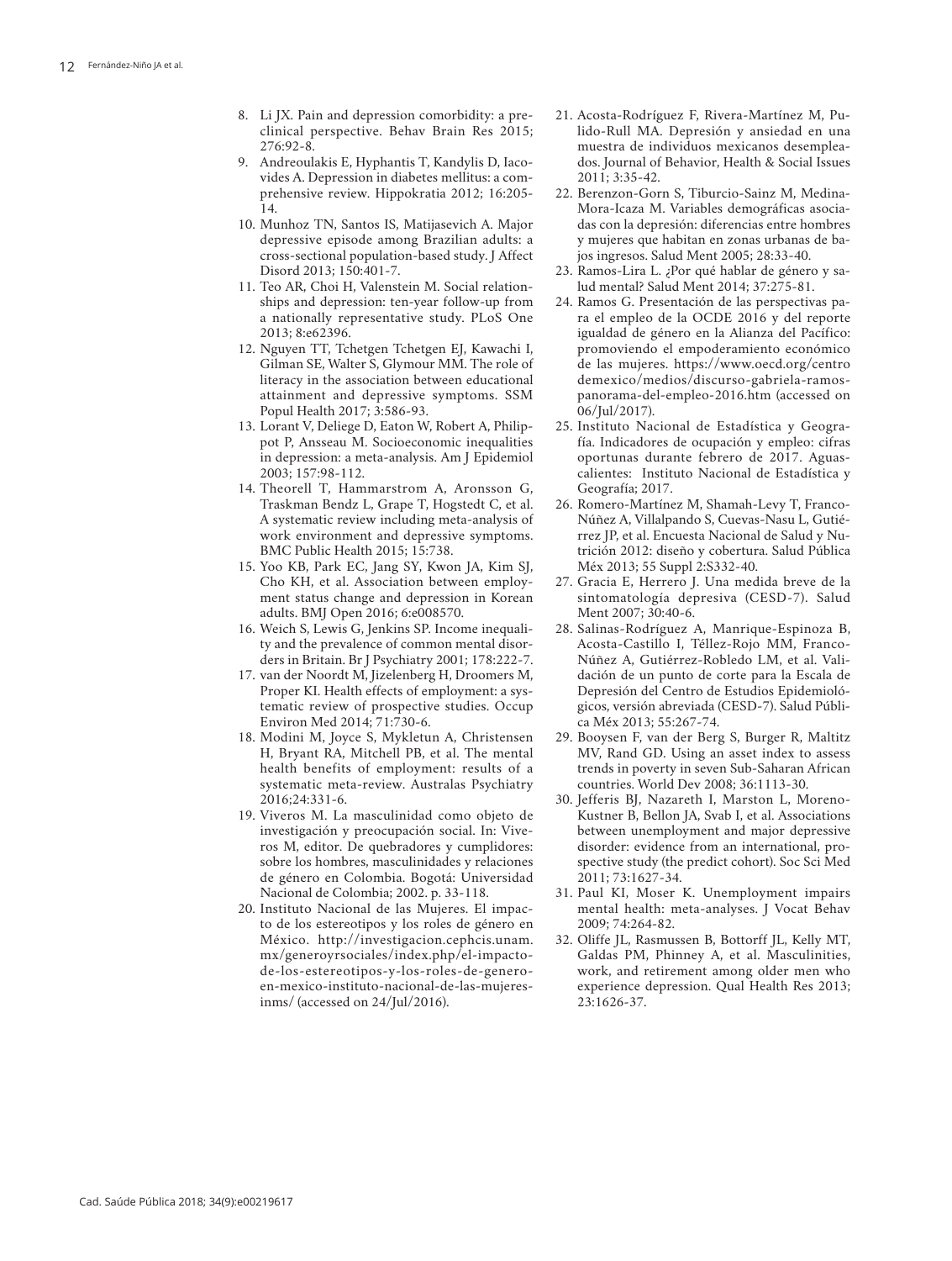- 33. Jahoda M. Work, employment, and unemploy ment: values, theories, and approaches in social research. Am Psychol 1981; 36:184-91.
- 34. Jahoda M. Economic recession and mental he alth: some conceptual issues. J Soc Issues 1988; 44:13-23.
- 35. Instituto Nacional de Estadística y Geografía. Cuenta satélite del trabajo no remunerado de los hogares de México 2013. Preliminar, año base 2008. Aguascalientes: Instituto Nacional de Estadística y Geografía; 2014.
- 36. Instituto Nacional de Estadística y Geografía. Estadísticas a propósito del día internacional de la mujer (8 de marzo). Datos económicos na cionales. Aguascalientes: Instituto Nacional de Estadística y Geografía; 2016.
- 37. Szinovacz ME, Davey A. Retirement transi tions and spouse disability: effects on depressi ve symptoms. J Gerontol B Psychol Sci Soc Sci 2004; 59:S333-42.
- 38. Leinonen T, Lahelma E, Martikainen P. Tra jectories of antidepressant medication before and after retirement: the contribution of socio - -demographic factors. Eur J Epidemiol 2013; 28:417-26.
- 39. Márquez Jiménez A. La relación entre educa ción superior y mercado de trabajo en México. Una breve contextualización. Perfiles Educati vos 2011; XXXIII:169-85.
- 40. Sinha Mukherjee S. More educated and more equal? A comparative analysis of female educa tion and employment in Japan, China and In dia. Gend Educ 2015; 27:846-70.
- 41. Fernández-Niño JA, Manrique-Espinoza BS, Bojorquez-Chapela I, Salinas-Rodríguez A. In come inequality, socioeconomic deprivation and depressive symptoms among older adults in Mexico. PLoS One 2014; 9:e108127.
- 42. Fiske A, Wetherell JL, Gatz M. Depression in older adults. Annu Rev Clin Psychol 2009; 5:363-89.
- 43. Bustos-Vázquez E, Fernández-Niño JA, Astudi llo-García CI. Autopercepción de la salud, pre sencia de comorbilidades y depresión en adul tos mayores mexicanos: propuesta y validación de un marco conceptual simple. Biomédica (Bogotá) 2017; 37 Suppl 1:92-103.
- 44. Plaisier I, de Bruijn JG, Smit JH, de Graaf R, Ten Have M, Beekman AT, et al. Work and family roles and the association with depressive and anxiety disorders: differences between men and women. J Affect Disord 2008; 105:63-72.
- 45. Hudson DL, Puterman E, Bibbins-Domingo K, Matthews KA, Adler NE. Race, life course socioeconomic position, racial discrimination, depressive symptoms and self-rated health. Soc Sci Med 2013; 97:7-14.
- 46. Kim TJ, von dem Knesebeck O. Is an insecu re job better for health than having no job at all? A systematic review of studies investigating the health-related risks of both job insecurity and unemployment. BMC Public Health 2015; 15:985.
- 47. Butterworth P, Leach LS, Strazdins L, Olesen SC, Rodgers B, Broom DH. The psychosocial quality of work determines whether employ ment has benefits for mental health: results from a longitudinal national household panel survey. Occup Environ Med 2011; 68:806-12.
- 48. Rodríguez MR, Nuevo R, Chatterji S, Ayuso -Mateos JL. Definitions and factors associated with subthreshold depressive conditions: a sys tematic review. BMC Psychiatry 2012; 12:181.
- 49. Mastekaasa A. Unemployment and health: se lection effects. J Community Appl Soc Psychol 1996; 6:189-205.
- 50. Sanderson K, Andrews G. Common mental di sorders in the workforce: recent findings from descriptive and social epidemiology. Can J Psychiatry 2006; 51:63-75.
- 51. Ortiz L, Ayala CI, Pérez-Salgado D. Posición socioeconómica, discriminación y color de piel en México. Perfiles Latinoamericanos 2018; 26:215-39.
- 52. Gaddis I, Klasen S. Economic development, structural change, and women's labor force participation: a reexamination of the feminiza tion U hypothesis. J Popul Econ 2014; 27:639- 81.
- 53. World Health Organization. Gender equality, work and health: a review of the evidence. Ge neva: World Health Organization; 2006.